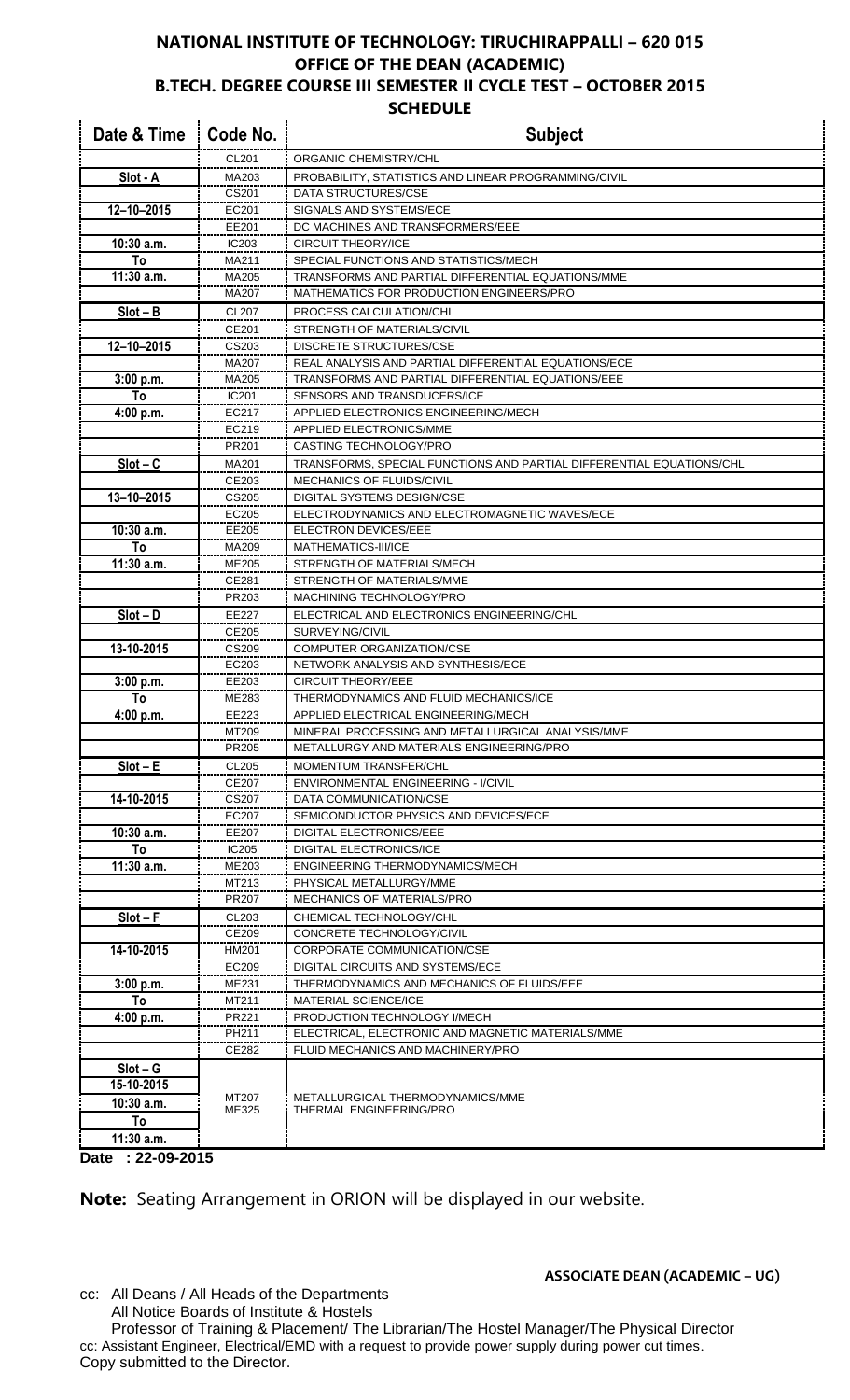## **NATIONAL INSTITUTE OF TECHNOLOGY: TIRUCHIRAPPALLI – 620 015 OFFICE OF THE DEAN (ACADEMIC)**

| Date & Time      | Code No.              | <b>Subject</b>                                                                                              |
|------------------|-----------------------|-------------------------------------------------------------------------------------------------------------|
| $Slot - A$       | CL301                 | CHEMICAL REACTION ENGINEERING-I/CHL                                                                         |
|                  | CE303                 | CONCRETE STRUCTURES-I/CIVIL                                                                                 |
| $12 - 10 - 2015$ | MA304                 | PRINCIPLES OF OPERATIONAL RESEARCH/CSE                                                                      |
|                  | EC301                 | STATISTICAL THEORY OF COMMUNICATION/ECE                                                                     |
| 9:00a.m.<br>To   | EE307                 | DATA STRUCTURES AND ALGORITHMS/EEE                                                                          |
| 10:00 a.m.       | EC317<br>ME303        | PRINCIPLES OF COMMUNICATION SYSTEMS/ICE<br>HEAT AND MASS TRANSFER/MECH                                      |
|                  | MT301                 | METAL CASTING TECHNOLOGY/MME                                                                                |
|                  | PR301                 | DESIGN OF MACHINE ELEMENTS/PRO                                                                              |
| $Slot - B$       | CL309                 | <b>BIOCHEMICAL ENGINEERING/CHL</b>                                                                          |
|                  | CE301                 | STRUCTURAL ANALYSIS-I/CIVIL                                                                                 |
| 12-10-2015       | CS305                 | DATABASE MANAGEMENT SYSTEM/CSE                                                                              |
|                  | EC307                 | ANTENNAS AND PROPAGATION/ECE                                                                                |
| 1:30 p.m.        | EE301                 | POWER SYSTEM ANALYSIS/EEE                                                                                   |
| To               | IC303                 | DATA STRUCTURES AND ALGORITHMS/ICE                                                                          |
| 2:30 p.m.        | ME307                 | ANALYSIS AND DESIGN OF MACHINE COMPONENTS/MECH<br><b>IRON MAKING AND STEEL MAKING/MME</b>                   |
|                  | MT303<br>PR305        | TOOLING FOR MANUFACTURING/PRO                                                                               |
| $Slot - C$       | CL305                 | <b>MASS TRANSFER/CHL</b>                                                                                    |
|                  | CE305                 | ADVANCED STRENGTH OF MATERIALS/CIVIL                                                                        |
| $13 - 10 - 2015$ | CS301                 | <b>COMPUTER ARCHITECTURE/CSE</b>                                                                            |
|                  | EC311                 | ADVANCED MICROPROCESSORS/ECE                                                                                |
| 9:00a.m.         | EE305                 | LINEAR INTEGRATED CIRCUITS/EEE                                                                              |
| To               | <b>IC305</b>          | LINEAR INTEGRATED CIRCUITS/ICE                                                                              |
| 10:00 a.m.       | MA301                 | NUMERICAL METHODS/MECH                                                                                      |
|                  | MT309                 | MECHANICAL BEHAVIOUR OF MATERIALS/MME                                                                       |
|                  | PR307                 | QUALITY, RELIABILITY AND SAFETY ENGINEERING/PRO                                                             |
| $Slot - D$       | CL307                 | <b>HEAT TRANSFER/CHL</b>                                                                                    |
|                  | CE309                 | <b>TRANSPORTATION ENGINEERING - II/CIVIL</b>                                                                |
| 13-10-2015       | CS307                 | SOFTWARE ENGINEERING/CSE                                                                                    |
|                  | EC309                 | ANALOG INTEGRATED CIRCUITS/ECE                                                                              |
| 1:30 p.m.<br>To  | EE303<br>IC301        | <b>CONTROL SYSTEMS/EEE</b><br><b>CONTROL SYSTEMS-I/ICE</b>                                                  |
| 2:30 p.m.        | ME305                 | <b>MECHANICS OF MACHINES II/MECH</b>                                                                        |
|                  | MT307                 | MATERIALS JOINING TECHNOLOGY/MME                                                                            |
|                  | PR309                 | UNCONVENTIONAL MACHINING PROCESSES/PRO                                                                      |
| $Slot - E$       | CL315                 | PETROLEUM AND PETROCHEMICAL ENGINEERING / CHL                                                               |
|                  | CE307                 | <b>GEOTECHNICAL ENGINEERING - II/CIVIL</b>                                                                  |
| 14-10-2015       | CS303                 | INTERNET WORKING PROTOCOLS/CSE                                                                              |
|                  | EC303                 | DIGITAL SIGNAL PROCESSORS AND APPLICATIONS/ECE                                                              |
| 9:00a.m.         | EC319                 | <b>COMMUNICATION SYSTEMS/EEE</b>                                                                            |
| To               | <b>IC307</b>          | INDUSTRIAL INSTRUMENTATION-II/ICE                                                                           |
| 10:00 a.m.       | ME309                 | MECHATRONICS/MECH                                                                                           |
|                  | MT305<br>PR311        | POLYMERS AND COMPOSITES/MME<br>PROFESSIONAL ETHICS AND PSYCHOLOGY/PRO                                       |
| $Slot - F$       | CL303                 | MATERIAL SCIENCE AND TECHNOLOGY/CHL                                                                         |
|                  | CE463                 | <b>COASTAL ENGINEERING</b>                                                                                  |
| 14-10-2015       | CE494                 | SOLID WASTE MANAGEMENT TECHNIQUES/CIVIL                                                                     |
|                  | CS061                 | HUMAN COMPUTER INTERACTION/CSE                                                                              |
| 1:30 p.m.        | CS062                 | MULTIMEDIA SYSTEMS/CSE                                                                                      |
| To               | EC305                 | COMMUNICATION THEORY/ECE                                                                                    |
| 2:30 p.m.        | <b>EE088</b>          | AIRCRAFT ELECTRONIC SYSTEM/EEE                                                                              |
|                  | <b>IC040</b>          | <b>IMAGE PROCESSING/ICE</b>                                                                                 |
|                  | <b>IC034</b>          | POWER ELECTRONICS/ICE                                                                                       |
|                  | <b>IC033</b>          | DIGITAL SIGNAL PROCESSING/ICE                                                                               |
|                  | ME331                 | COMPRESSIBLE FLOW AND JET PROPULSION/MECH                                                                   |
|                  | MT013                 | SPECIAL STEELS AND CAST IRON/MME                                                                            |
|                  | CA351                 | C++ AND UNIX/MME                                                                                            |
|                  | PR313                 | COMPUTER INTEGRATED MANUFACTURING/PRO                                                                       |
| 15-10.2015       | EE455                 | DESIGN WITH PIC MICROCONTROLLERS/EEE (along with VII semester Students)(4:30 pm to 5:30                     |
|                  | PR004<br>PR023        | INDUSTRIAL ROBOTICS/PRO (9:00 AM TO 10:00 AM)<br>PRODUCT DEVELOPMENT STRATEGIES / PRO (9:00 AM TO 10:00 AM) |
| <b>HONOURS</b>   | CL091                 | PROCESS MODELLING AND SIMULATION / CHL                                                                      |
| 15-10-2015       | CE651                 | THEORY OF ELASTICITY AND PLASTICITY/CIVIL                                                                   |
|                  | CS091<br>EC093        | <b>HIGH SPEED NETWORKS/CSE</b><br><b>DIGITAL SYSTEM DESIGN/ECE</b>                                          |
| 1:30 p.m.        | EC082                 | DETECTION AND ESTIMATION/ECE                                                                                |
| To<br>2:30 p.m.  | EC083                 | STATISTICAL SIGNAL PROCESSING/ECE                                                                           |
|                  | <b>IC092</b><br>MT094 | INSTRUMENTATION SYSTEM DESIGN/ICE<br><b>AEROSPACE MATERIALS/MME</b>                                         |
|                  | PR094                 | TOTAL QUALITY ENGINEERING/PRO                                                                               |
| 16.10.2015       | <b>EE008</b>          | ELECTRICAL SAFETY/EEE (along with VII semester students) (12:00 Noon to 1:00 pm)                            |

**DATE : 22-09-2015 Note:** Seating Arrangement in ORION will be displayed in our website.

cc:All Heads of the Departments/All Notice Boards of Institute & Hostels/ Copy submitted to the Director.

**Associate Dean (Academic – UG)**